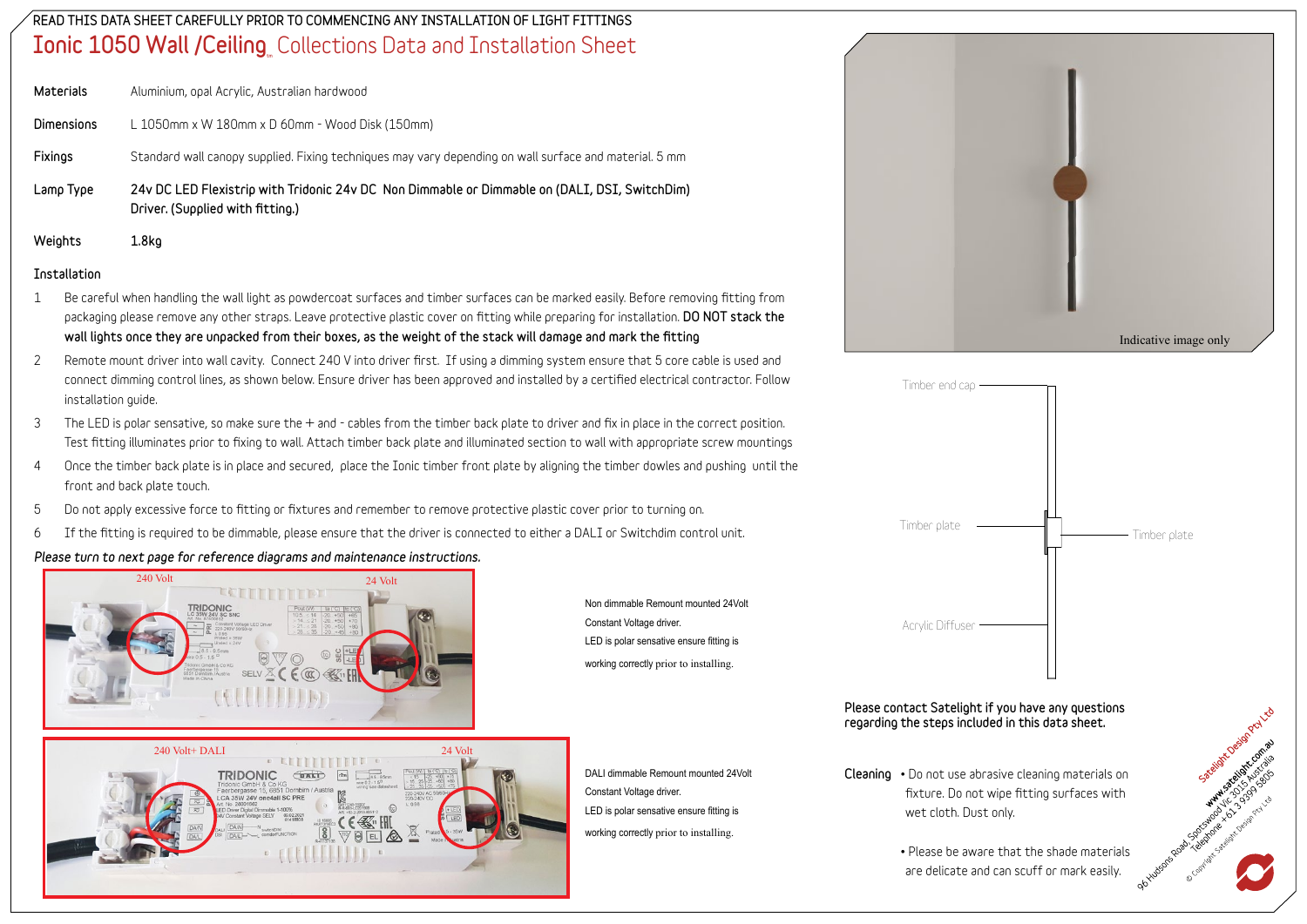## Ionic Wall 1050 - Installation Guide



Check that the fitting supplied matches the lighting schedule and that the direction of light is correct ie Front, Side or Back facing

Create a 50 x 40mm cutout for the 35W Driver in the wall/ceiling. The cutout for the driver needs to remain within the screw hole dimensions. Use template guide provided. Align template to vertical and then align fitting to the required angle.

Connect driver to 240 V mains power coming from wall or ceiling Then connect Driver 24V end to light fixture. Secure driver in wall or ceiling cavity. Test fire the fixture to ensure all is working. Do not put physical strain on electrical leads.

Once back plate if firmly secured to the wall with appropriate mechanical fixings for the substraight, Align holes on back of front plate with the two timber dowels on the back plate and evenly push front plate on until it touches the back plate



www.satelight.com.au info@satelight.com.au 96 Hudsons Road, Spotswood Vic 3015 Telephone +61 3 9399 5805

Last Modified: 250716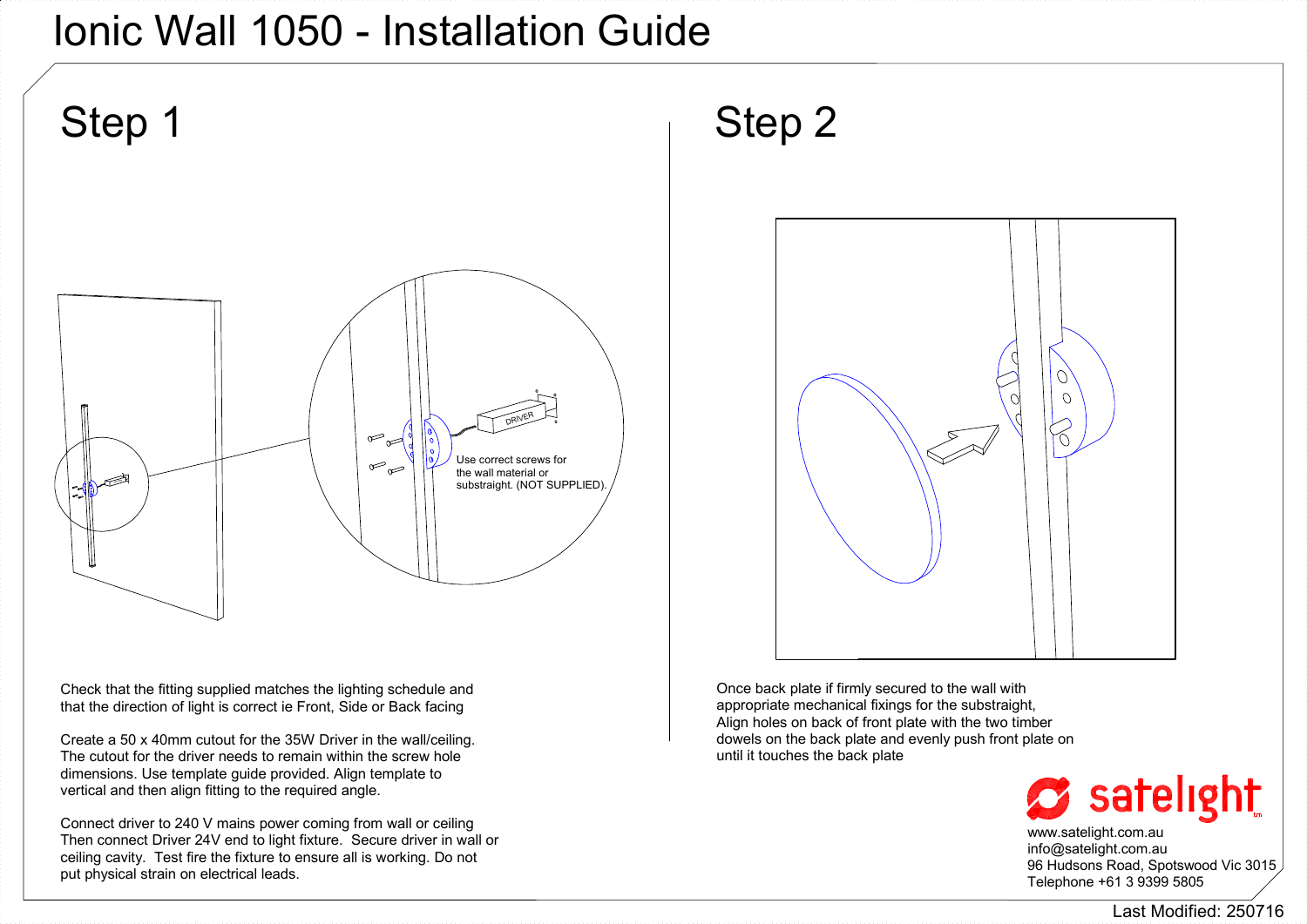## Ionic Wall 1050 - Installation Guide



Last Modified: 250716